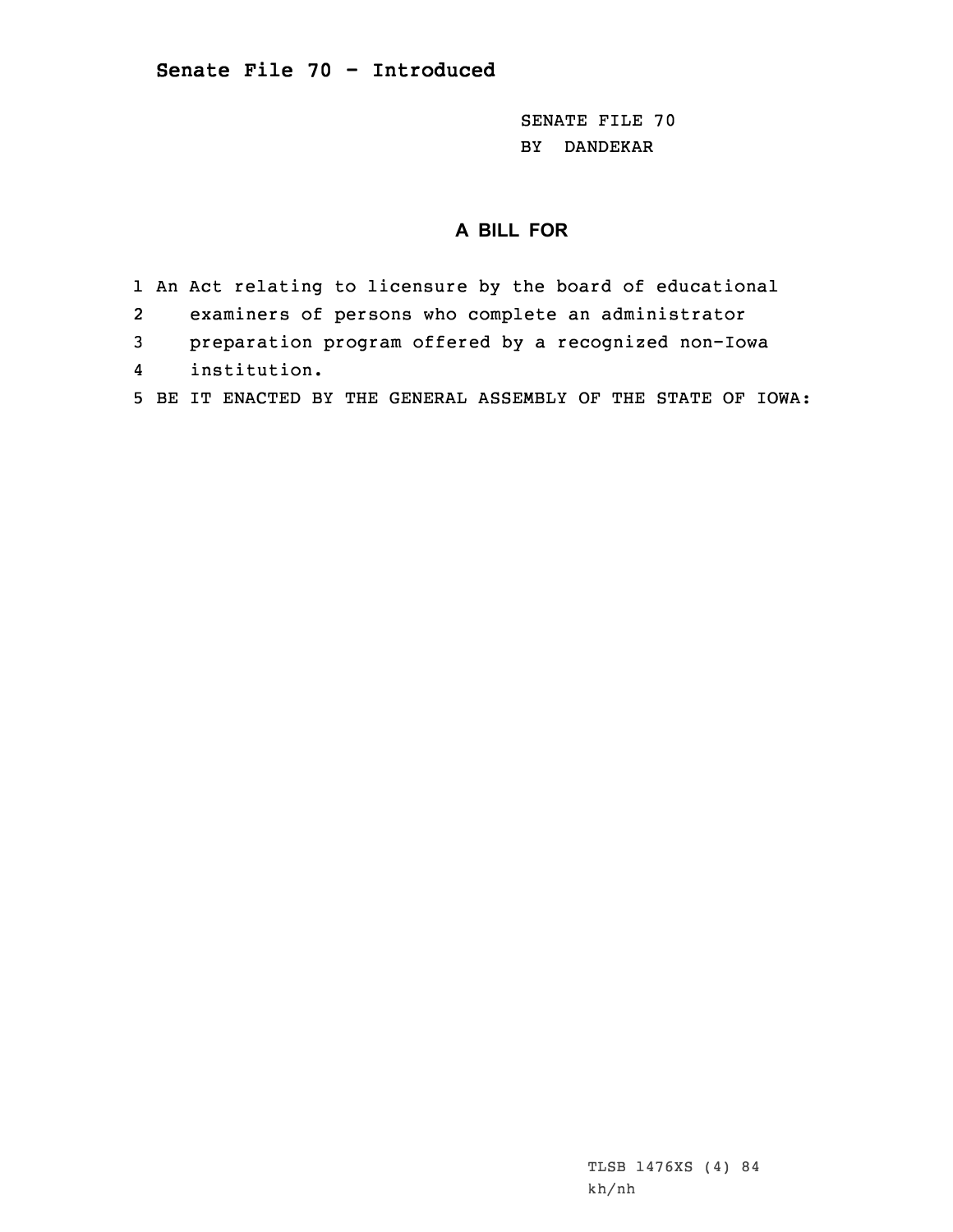1 Section 1. Section 272.8, Code 2011, is amended by adding 2 the following new subsection:

 NEW SUBSECTION. 4. *a.* An applicant who, prior to May 1, 2009, enrolled in an administrator preparation program offered by an out-of-state institution approved by the board in accordance with subsection 3, and who completes the program prior to December 15, 2011, shall be eligible for licensure as provided in 282 IAC 18.3, 18.4, and 18.6, in effect on October 9 1, 2009.

 *b.* The board shall notify all persons who meet the requirements of paragraph *"a"* and who apply for an administrator license between May 1, 2009, and December 31, 2011, of their limited eligibility for licensure and of the application deadline provided under this subsection, and shall post such notification on its website.

16 *c.* This subsection is repealed July 1, 2012. 17 EXPLANATION

 This bill provides that <sup>a</sup> person who enrolled in an administrator preparation program offered by an approved out-of-state institution prior to May 1, 2009, and who completes the program prior to December 15, 2011, is eligible to be licensed by the board of educational examiners under the administrative rules in place on October 1, 2009. The bill also requires the board to notify eligible applicants, who apply for an administrator license between May 1, 2009, and December 31, 2011, of their limited eligibility for licensure and of the application deadline, and must post the notification on its website.

 Modifications to the board's administrative rules affecting applicants for administrator exchange licenses who attended recognized non-Iowa institutions took effect October 14, 2009. The rules as modified require the applicant to hold <sup>a</sup> valid regular administrator certificate or license in the state in which the preparation was completed. Also, the initial license issued under the prior rule was <sup>a</sup> two-year license, while under

-1-

LSB 1476XS (4) 84 kh/nh 1/2